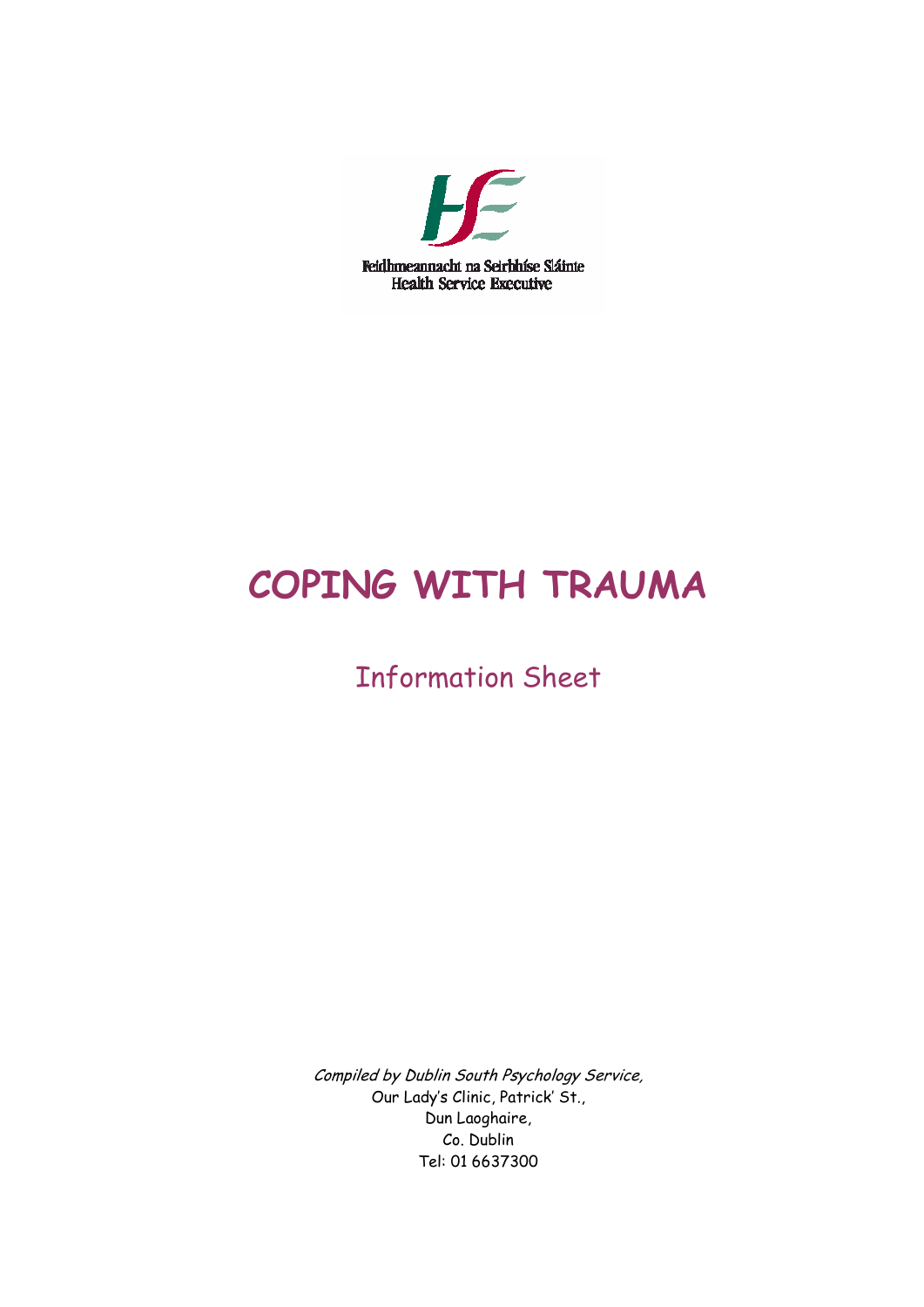#### **Introduction**

This information leaflet is designed for you if you have been recently exposed to a traumatic event. It aims to provide you with information to help you understand your experience and reactions and how best to help and support yourself while you are healing.

#### **What is a traumatic event?**

A traumatic event is usually one which involves an encounter with death or other serious harm. This can happen if we are directly attacked, or involved in a serious accident or health event. It can also happen if we see someone else hurt or threatened with hurt (including attempting suicide) or indeed if we are involved in dealing with the injured or dead in the aftermath of such an occurrence. As well as threats to our bodily integrity we can also sometimes be traumatised by threats to our psychological integrity – for example when we feel a sense of emotional harm as a result of an aggressive verbal assault. Sometimes other events, which may not appear particularly traumatic to others or even ourselves, can cause us to feel traumatised if they have a particular significance for us.

#### **Why do I feel traumatised?**

We go about our everyday lives at home and in work, expecting or assuming that things around us will be normal and that the ups and downs and stresses that we will meet will be within our ability to handle. We know in the back of our minds that accidents and tragedies can happen, but we live with the assumption that they won't happen to us. When trauma happens it can therefore shake or shatter our assumptions about ourselves and the world – in particular our beliefs about our safety, our ability to cope and justice or fairness in the world. For a while we may feel distressed and overwhelmed as we struggle to re-build our experience of the world to include the fact that this traumatic event has occurred. We often need to adjust or re-build our assumptions about ourselves and our life post trauma – often particularly the assumptions we hold about our safety, predictability and our coping skills. We may have experienced physical injury or even disability as a result of the event and may also find ourselves struggling to make adjustments in relation to this and to grieve our perceived losses.

#### **The Experience of Trauma**

Our immediate reactions in an acutely traumatic situation are usually geared towards our survival by engaging us in immediate coping responses. Our survival instinct prompts us to react instantly to a potential threat, and triggers the actions in us that will generally help us to deal with it. While the incident is occurring a variety of chemicals are rapidly released into our blood stream to give us high energy, highly focussed concentration, and some immunity to pain.

The following are some of the specific reactions you may or may not experience during and following a traumatic event.

#### *Remember these are normal reactions to abnormal traumatic events.*

**DURING THE INCIDENT:** At the time of the incident you may find yourself acting automatically and feeling nothing. Or you may be frozen and unable to act. If you are struck you may not feel the blow. Time may seem to slow down or stand still. You may feel your heart pounding and feel tension and fear. There can be a sense of shock and disbelief.

#### **IMMEDIATELY AFTER**

**Immediately after the incident** you may react with uncontrollable shaking, nausea, crying, tension, weakness in the limbs or feeling drained. Or you may feel high and full of nervous energy. Or you may remain numbed for some time. These are normal human reactions based on the body's 'fight or flight' response, and are not related to any personal strengths or weaknesses.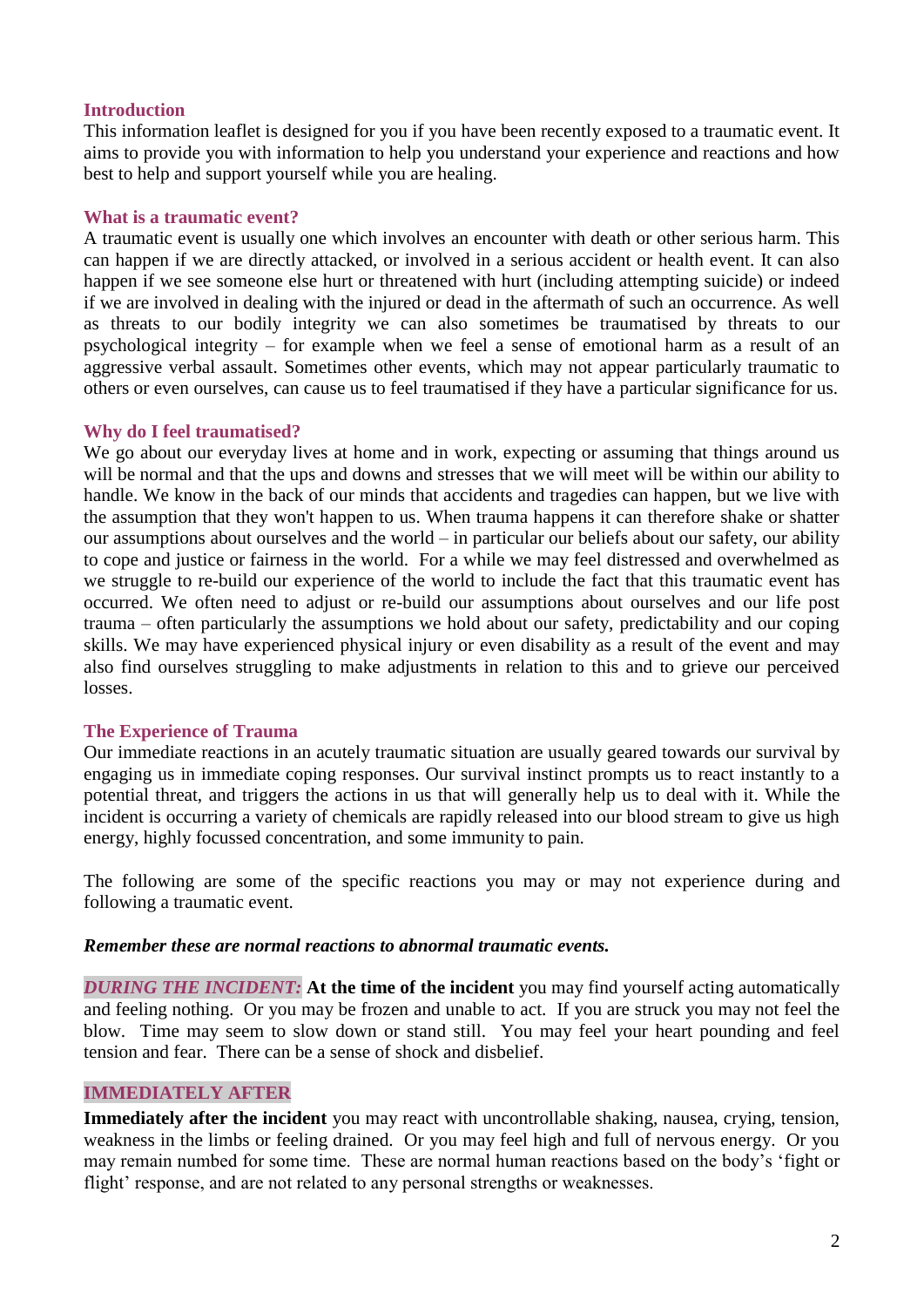*AS THINGS SINK IN:* **After a traumatic incident** we may feel physical and emotional hurt. These emotional hurts can be considered natural reactions to traumatic events. Initially shock or numbness mean that pain or upset are not initially felt too strongly - emotions may be flat and you may feel a bit 'spaced out' or disconnected from your surroundings. When the numbness fades emotions can feel powerful and overwhelming.

Feelings might include:

- Deep sadness or a vague sense of loss.
- Helplessness and shame at not being able to control the situation better.
- Anxiety about your safety or the safety of your close family. You may find yourself more hyper-vigilant to dangers in your environment. You may feel anxiety around the place or similar places where the incident happened or in relation to similar scenarios.
- Anger, pent up at the time, may be released later at friends, family, work colleagues. You may feel angry with an individual, at an employer, at 'society', at God.
- You may feel guilty and question if something you did or didn't do contributed to you or others being hurt.

#### **Recovering from trauma**

Our mind and bodies seek to heal and recover and the reactions we experience are often largely geared to assist with our healing and our self-protection

while this healing is happening. You may find the following description of stages helpful in understanding this healing process. We may not always move through the stages below in sequence – we may go back and forward through these stages for a while - for example feeling numb to dawning realisation to feeling numb again. We may proceed through these stages in a few days or over a longer period of time. The length of time it may take us to heal and adapt can vary depending on a number of factors such as the nature of the trauma, its personal significance for us or the extent of our physical injuries.

### **STAGES OF RECOVERY FROM TRAUMA**

**Shock/Numbness:** In the immediate aftermath of a traumatic event, we usually find ourselves 'coming down' from the highly charged state we were in during the trauma as our body seeks to return to a steadier state. We may feel shocked and numbed for a while, we may burst into tears or shake uncontrollably, we may be giddy or 'high', we may be agitated - we will almost always feel drained.

Realisation/ Acknowledgement: During this stage the reality of what has happened and its significance begins to dawn on us and sink in. This can be quite a disconcerting and upsetting time and we often struggle against the fact that the traumatic event has occurred and the apparent consequences of it e.g. 'Its not right or fair' 'It shouldn't have happened'.

Acceptance: At this point we begin the process of accepting the event and it's consequences, perhaps still bargaining at times or considering 'if only' scenarios, but ultimately striving to accept the losses and changes that may result from the event.

Adaptation: At this point we invest our energies in adapting and adjusting psychologically and practically if needs be, integrating the traumatic event into our life experience.

*Nature heals through allowing these feelings to be expressed*